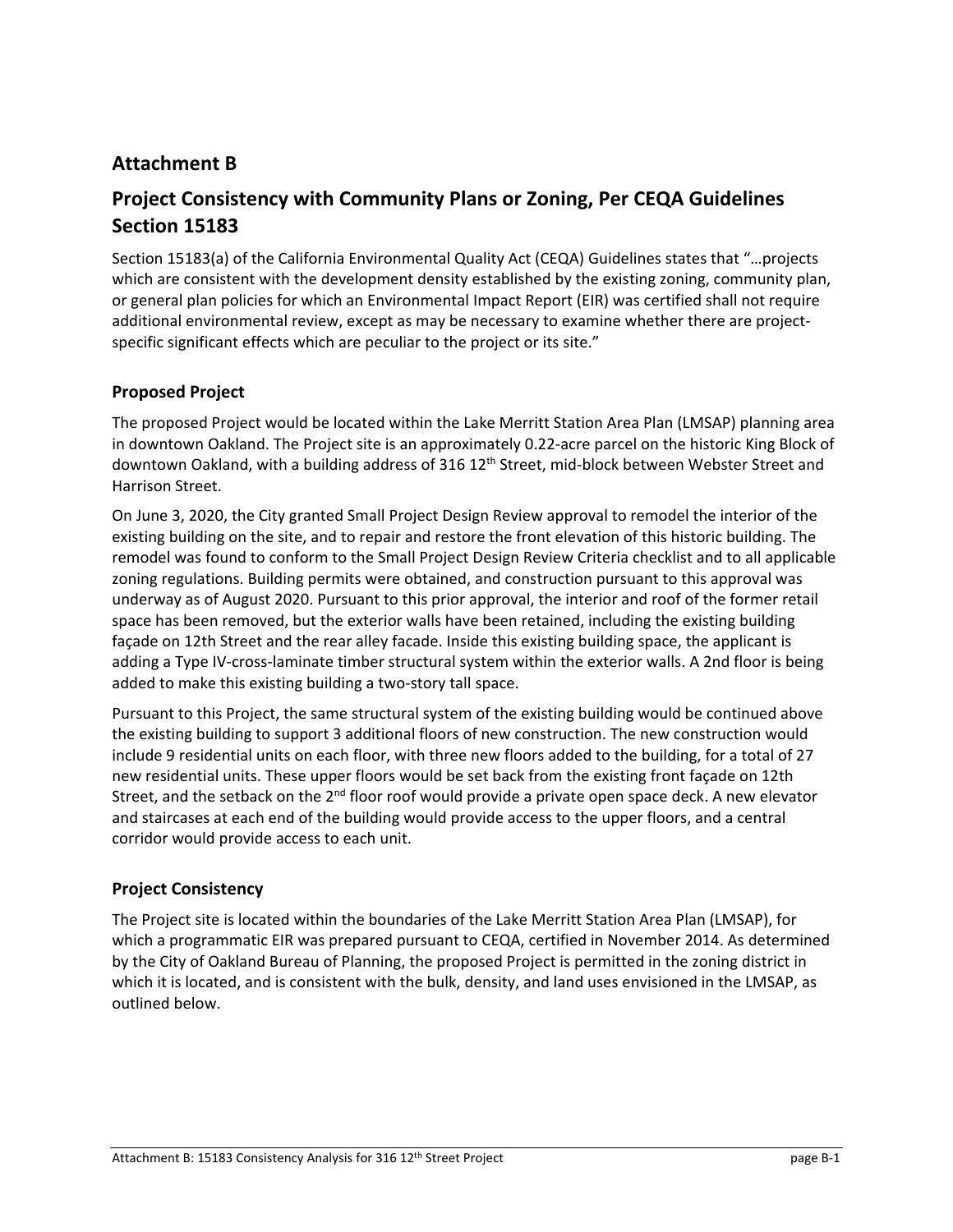## Land Use

*Land Use ‐ Central Business District*: The land use designation for the site is Central Business District (CBD). The intent of the CBD designation is to encourage, support and enhance the downtown area as a high-density, mixed-use urban center of regional importance.

 The Project's proposed mixed of land uses (adding residential use above an existing commercial building) would be consistent with this General Plan designation.

*Land Use ‐ Mixed–4 Commercial Zone*: The Project site is zoned Lake Merritt Station Area District Mixed– 4 Commercial Zone (D‐LM‐4). The intent of the D‐LM‐4 zoning district is to designate areas of the LMSAP that are appropriate for a wide range of residential, commercial and compatible light industrial activities. In the D‐LM‐4 zone commercial activities permitted as‐of‐right include general food sales, full service restaurants, limited service restaurants and cafes and general retail sales. Alcohol beverage sales are conditionally permitted. Residential uses are a permitted use within the D-LM-4 zone, except that residential uses and activities may not be located within 30 feet of the front lot line on the ground floor of an existing principal building fronting a commercial corridor, or within 30 feet of the front lot line on the ground floor of a new principal building fronting a transitional commercial corridor, with the exception of incidental pedestrian entrances that lead to one of these activities elsewhere in the building.

- The Project's proposed mixed-use residential development with commercial use on the ground floor is consistent with the zoning.
- None of the Project's proposed residential uses are proposed to be located on the ground floor, other than the pedestrian entrance that leads to residential uses on the upper three floors. The proposed upper floor residential use within a mixed‐use building is consistent with the zoning.

### Development Standards

*Building Height*: The Project site is within Height Area LM‐85, which limits the building base height at 45 feet, and maximum building height at 85 feet. Upper level setbacks from the building base are not required for buildings that do not exceeding 85 feet in height.

- The Project's design has a building base of 25 feet to the top of the existing 2nd floor, with a three‐level addition on top of that, reaching a maximum height of 55'‐9" to upper roof, and 64'‐ 9" to the elevator bay at the roof. The proposed Project would comply with the building height allowed under the Planning Code.
- The Project's proposed design does not require a height exception, but does include a setback of the upper three levels of residential use, even though not required under the Planning Code.

*Non‐Residential FAR*: The maximum non‐residential floor area ratio (FAR) is 5.0 for the non‐residential areas of the project site.

 The Project site is approximately 9,453 square feet, and therefore the maximum non‐residential FAR allowed would be 47,265 square feet (9,453 x 5). The proposed Project would provide approximately 17,303 square feet of commercial retail/office space on the first and second floor, representing 37% of the allowable FAR. Therefore, the proposed Project would comply with the amount of non-residential FAR allowed under the Planning Code.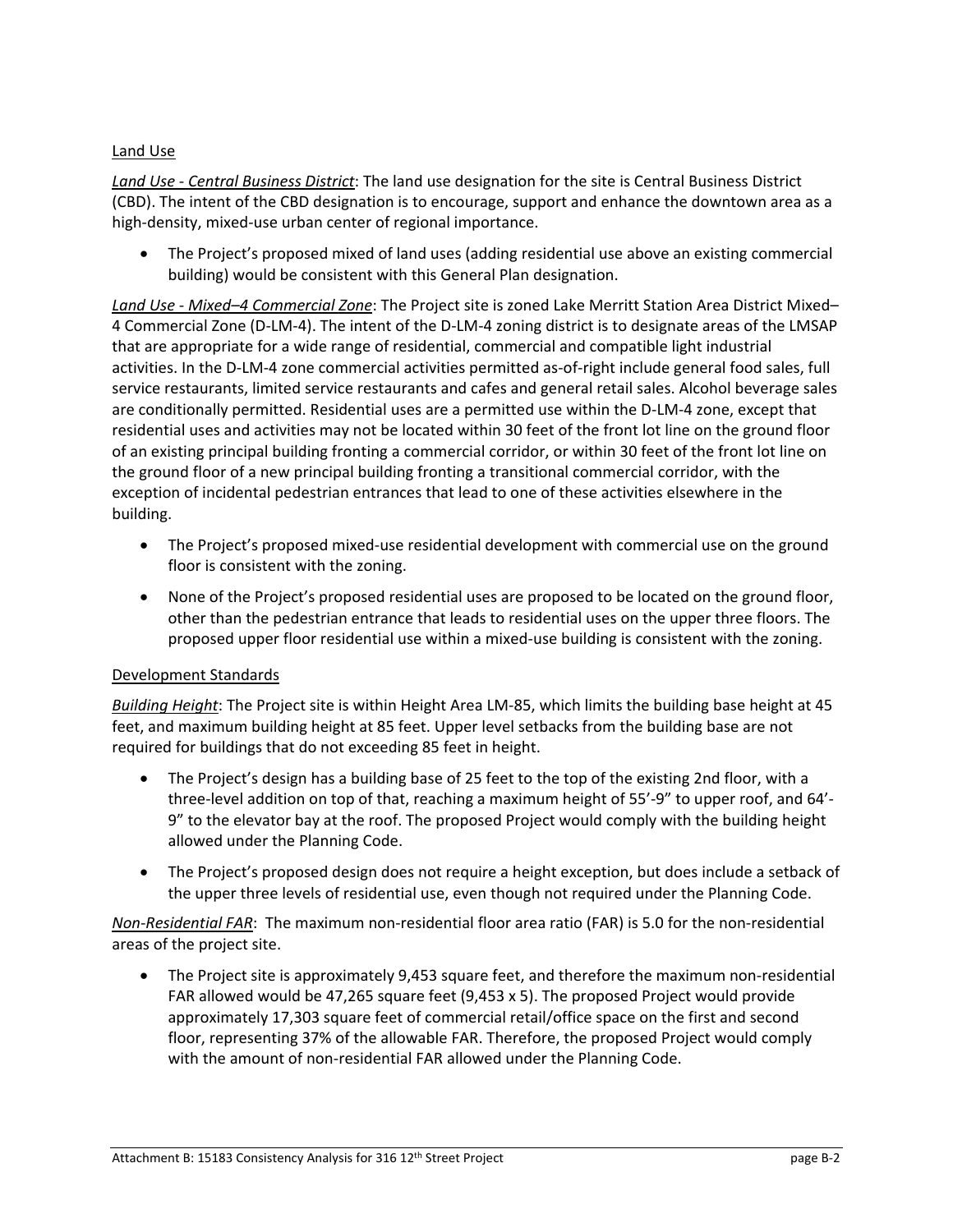*Residential Density*: For mixed‐use projects, OMC Table 17.101G.04 provides that the allowable intensity is measured according to both the maximum non-residential FAR and the maximum residential density allowed by the zone, using the total lot area to calculate both figures. The maximum residential density allowed in the D-LM-4 Zone in the LM-85 Height Area is 1 dwelling unit per 225 square feet of lot area, or 1 rooming unit per 110 square feet of lot area.

 The Project site is approximately 9,453 square feet, and therefore the maximum residential density would be 42 residential dwelling units (9,453/225). The Project proposed to develop a total of 27 residential dwelling units, which is well within the residential densities allowed under the Planning Code.

*Open Space*: OMC Section 17.101G.060 requires residential projects other than senior housing, affordable housing, rooming units, or residential units within a building on the Local Register of Historic Resources, to provide 75 square feet of open space per unit. At 27 dwelling units, this Code would require the Project, at 27 units, to provide a total of 2,025 square feet of open space.

 The Project applicant proposes to provide 10 percent of the total units, or 3 of the Project's 27 dwelling units, as affordable to moderate‐income households. Pursuant to OMC Section 17.107, the City shall grant a density bonus of up to 20 percent when an applicant agrees to construct at least 10 percent of its total dwelling units for moderate income households, and may offer one incentive or concession to otherwise applicable development standards (including a reduction in development standards for required open space), which results in a direct cost reduction and facilitates construction of affordable housing. The Project applicant is not seeking a density bonus for the Project, but has requested one concession that would allow for a 50 percent reduction in required open space. The requested 50 percent reduction would result in a requirement for at least 1,012 square feet of open space. The Project provides 1,225 square feet of private open space (as outdoor deck space), which exceeds the 50 percent reduction in open space concession.

# **Policy Consistency**

As **Tables B‐1 and B‐2** demonstrate, the Project would also be consistent with the relevant policies of the LUTE and LMSAP.

| Table B-1: Evaluation of Consistency with General Plan LUTE Policies                                                                                                                                                                         |                                                                                                                                                      |  |
|----------------------------------------------------------------------------------------------------------------------------------------------------------------------------------------------------------------------------------------------|------------------------------------------------------------------------------------------------------------------------------------------------------|--|
| <b>Relevant Policies of the General Plan LUTE</b>                                                                                                                                                                                            | <b>Project Consistency</b>                                                                                                                           |  |
| <b>Policy N3.1 Facilitating Housing Construction</b><br>Facilitating the construction of housing units should<br>be considered a high priority for the City of Oakland.                                                                      | <b>Consistent.</b> The Project would involve redevelopment<br>of the site to add 27 new housing units over existing<br>ground floor commercial uses. |  |
| <b>Policy N3.2 Encouraging Infill Development</b><br>In order to facilitate the construction of needed<br>housing units, infill development that is consistent with<br>the General Plan should take place throughout the City<br>of Oakland. | <b>Consistent.</b> The Project site is surrounded by<br>development and represents an infill development<br>opportunity.                             |  |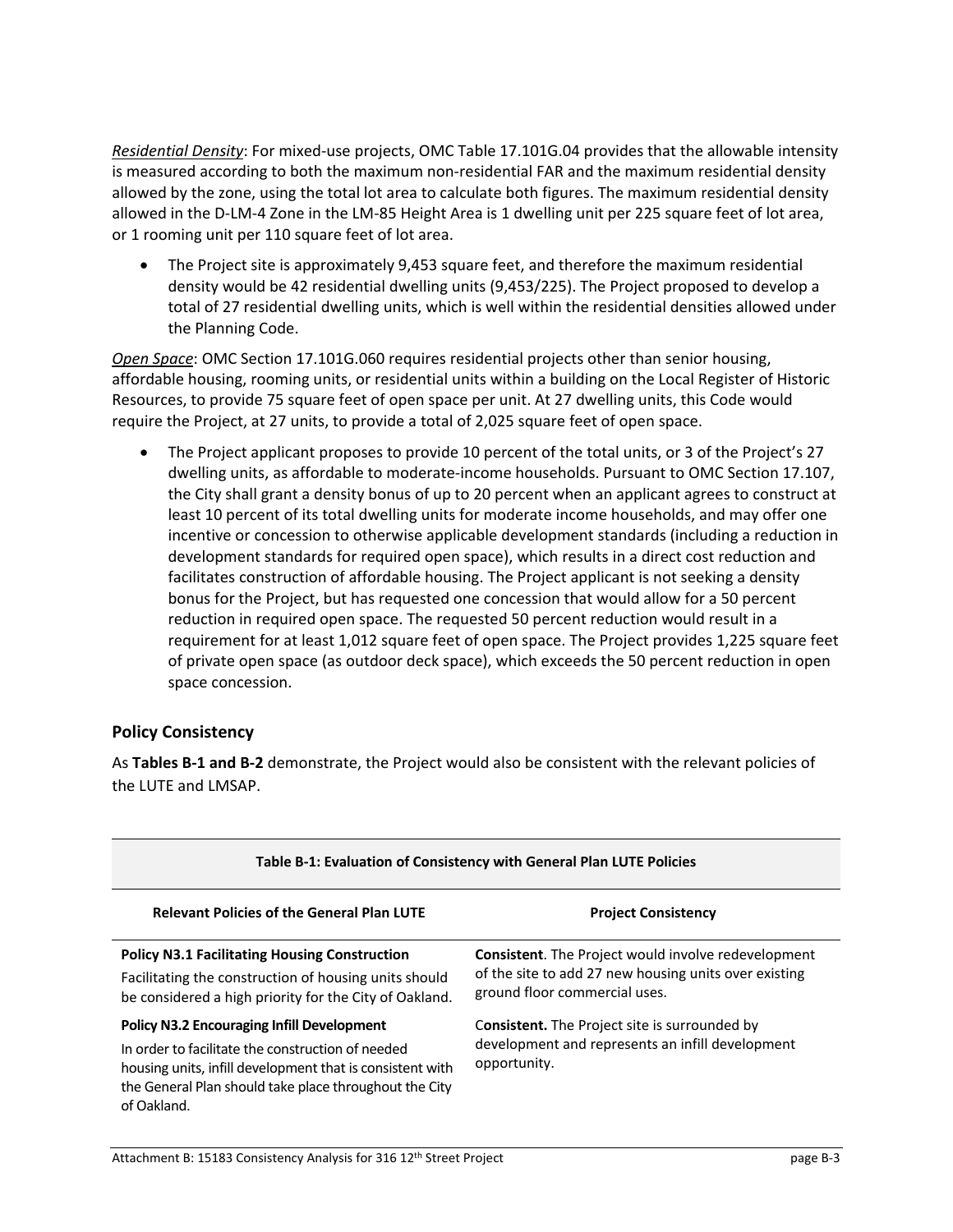#### **Policy N3.5 Encouraging Housing Development**

The City should actively encourage development of housing in designated mixed housing type and urban housing areas through regulatory and fiscal incentives, assistance in identifying parcels that are appropriate for new development, and other measures

#### **Policy N3.8 Required High‐Quality Design**

High-quality design standards should be required of all new residential construction. Design requirements and permitting procedures should be developed and implemented in a manner that is sensitive to the added costs of those requirements and procedures.

#### **Policy N3.9 Orienting Residential Development**

Residential developments should be encouraged to face the street and to orient their units to desirable sunlight and views, while avoiding unreasonably blocking sunlight and views for neighboring buildings, respecting the privacy needs of residents of the development and surrounding properties, providing for sufficient conveniently located on-site open space, and avoiding undue noise exposure.

#### **Objective N4**

Actively encourage the provision of affordable housing throughout the Bay Area.

#### **Objective N6**

Encourage a mix of housing costs, unit sizes, types, and ownership structures.

#### **Policy N7.1 Ensuring Compatible Development**

New residential development in Detached Unit and Mixed Housing Type areas should be compatible with the density, scale, design, and existing or desired character of surrounding development.

#### **Policy N7.2 Defining Compatibility**

Infrastructure availability, environmental constraints and natural features, emergency response and evacuation times, street width and function, prevailing lot size, predominant development type and height, scenic values, distance from public transit, and desired neighborhood character are among the factors that could be taken into account when developing and mapping zoning designations or determining compatibility. These factors should be balanced with the citywide need for additional housing.

#### **Policy N9.7 Creating Compatible but Diverse Development**

C**onsistent.** The Project would involve redevelopment of the site to add 27 new housing units in an area designated by the General Plan as Central Business District.

C**onsistent.** The Project would be designed pursuant to California Building Code and other applicable codes, and is subject to City Landmarks Preservation Advisory Board recommendations and Planning Commission Design Review approval.

C**onsistent.** The Project would consist of construction of new residential uses atop an existing commercial building. The residential uses would face 12<sup>th</sup> Street and the alleyway at the rear of the building. Once constructed, the residential units would rise to approximately 56 feet, which is under the 85‐foot height limit for the D‐LM‐4 zone. The residential development would provide private usable open space areas.

**Consistent.** The Project includes a mix of 3 two‐ bedroom and 18 one‐bedroom dwelling units, and 6 efficiency units. Three of the Project's units would be made affordable tomoderate‐income income households.

**Consistent**. The Project's choice of materials, design features, and scale of development would be compatible with the existing character of surrounding development and adjacent historic resources.

**Consistent**. The Project's design would be consistent with the values that define compatibility. The Project site is located near infrastructure for utilities, transit, and community services. The Project's design would be consistent with existing community character In terms of height, scale, and development type, Once constructed, the residential units would rise to approximately 56 feet, which is under the 85‐foot height limit for the D‐LM‐4 zone.

The proposed residential uses would be compatible with the Central Business District land use goals of the General Plan.

**Consistent**. The Project's choice of materials, design features, and scale of development would be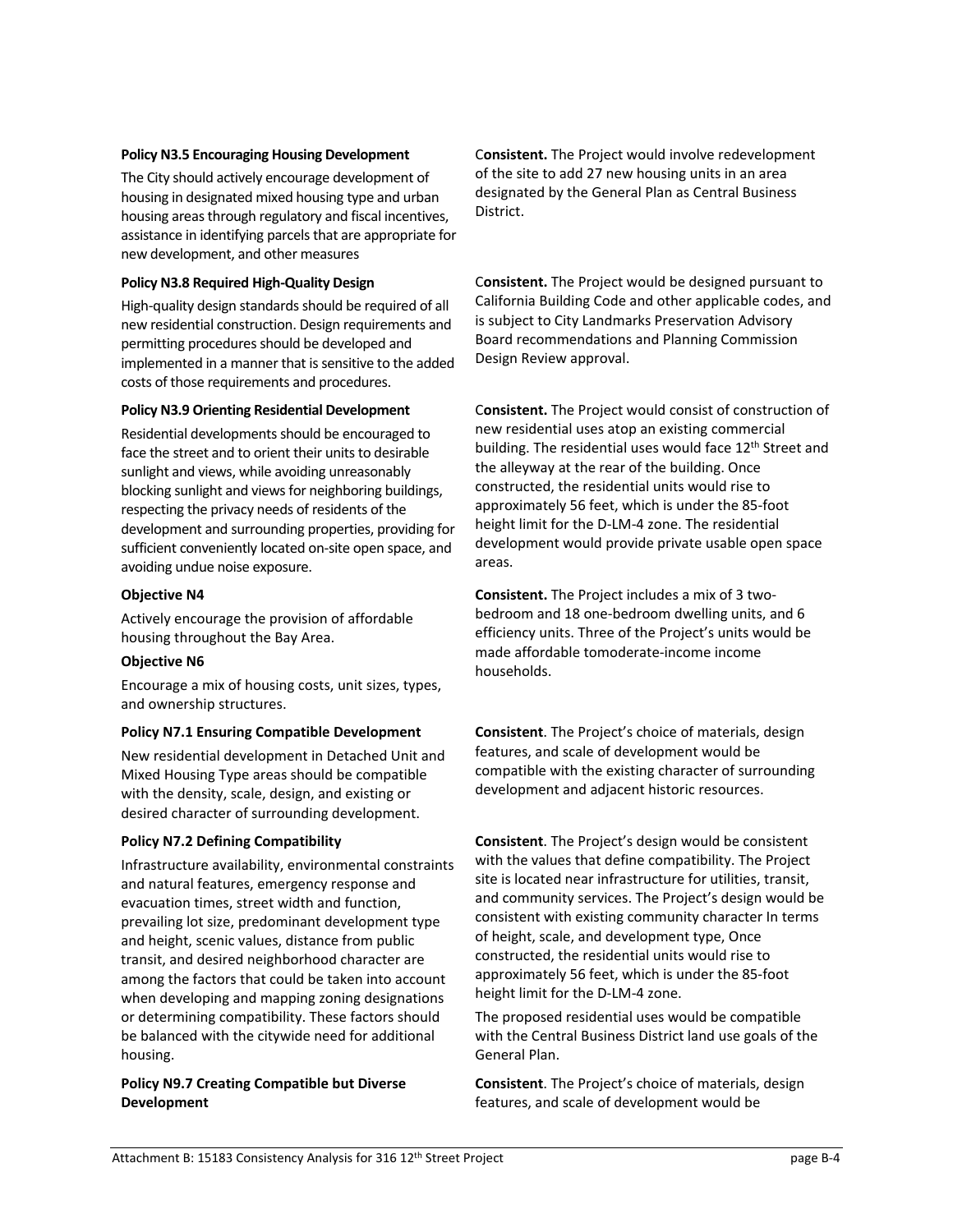Diversity in Oakland's built environment should be as valued as the diversity in population. Regulations and permit processes should be geared toward creating compatible and attractive development, rather than "cookie cutter" development.

#### **Policy N11.4 Alleviating Public Nuisances**

The City should strive to alleviate public nuisances and unsafe and illegal activities. Code Enforcement efforts should be given as high a priority as facilitating the development process. Public nuisance regulations should be designed to allow community members to use City codes to facilitate nuisance abatement in their neighborhood.

compatible with existing character of surrounding development, and subject to Design Review approval by the City.

The Project's interior floor plans enable a diversity of tenant mix to accommodate a range of households and demographics.

**Consistent**. The Project site would be redeveloped to accommodate new residential uses over existing ground floor commercial. No alcoholic beverage sales, adult entertainment, or other entertainment uses are proposed.

| <b>Relevant Goals of the Historic Preservation</b><br><b>Element</b>                                                                                                                                                                                                                 | <b>Project Consistency</b>                                                                                                                                                                                                                                                                                                                                                                     |
|--------------------------------------------------------------------------------------------------------------------------------------------------------------------------------------------------------------------------------------------------------------------------------------|------------------------------------------------------------------------------------------------------------------------------------------------------------------------------------------------------------------------------------------------------------------------------------------------------------------------------------------------------------------------------------------------|
| Goal 1.1: Stress the positive community<br>attributes expressed by well-maintained older<br>properties.                                                                                                                                                                              | Consistent: The Project's reuse and rehabilitation of the<br>existing historic building will restore it as a well-maintained<br>building that has the potential to resuscitate a small yet<br>central part of the historic block, thereby improve the<br>district's historic character and feeling.                                                                                            |
| <b>Goal 1.2: Maintain and enhance throughout</b><br>the City the historic character, distinct charm,<br>and special sense of place provided by older<br>properties.                                                                                                                  | <b>Consistent:</b> The Project will rehabilitate the existing building,<br>and in so doing will incrementally strengthen the historic<br>integrity of the building's historic design, materials and<br>workmanship. The Project will not detrimentally affect, but<br>will maintain and enhance the historic integrity of the King<br>Block and of the individual building at 316 12th Street. |
| Goal 1.3: Establish and retain positive<br>continuity with the past thereby promoting<br>pride, a sense of stability and progress, and<br>positive feelings for the future.                                                                                                          | <b>Consistent:</b> The design of the new Project's addition is<br>contextual and fits well within the historic district, while being<br>clearly contemporary. The design is compatible with, but is<br>not identical to the property's existing or historical design. No<br>substantial adverse changes to the existing building or the<br>King Block historic district will result.           |
| Goal 1.4: Stabilize neighborhoods, enhance<br>property values, conserve housing stock,<br>increase public and private economic and<br>financial benefits, and promote tourist trade<br>and interest through preservation and quality<br>maintenance of significant older properties. | Consistent: The Project's addition of residential use will<br>enhance the property value and create financial benefits, and<br>increase (even though only to a minor extent) the City's<br>available housing stock.                                                                                                                                                                            |
|                                                                                                                                                                                                                                                                                      | The Project proposes to repair and rehabilitate the existing<br>historic building, except where missing or severely<br>deteriorated elements preclude repair. Replacement features<br>for deteriorated elements may include finish bricks, wood and<br>glass clerestories, stucco panels inset into brickwork above                                                                            |

#### **Table B‐2: Evaluation of Consistency with Historic Preservation Element Policies**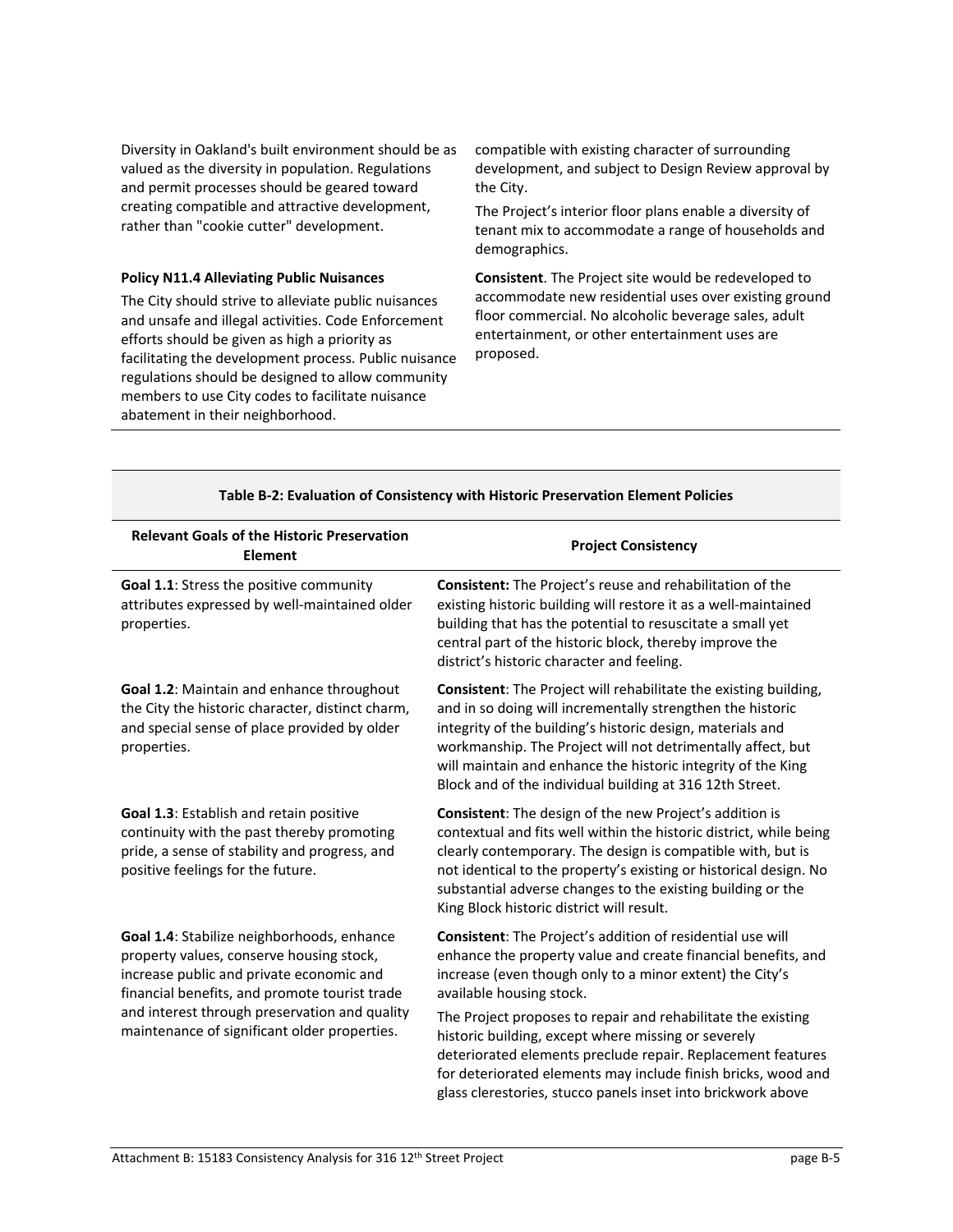**Goal 1.5**: Preserve and encourage a city of varied architectural styles and environmental character reflecting the distinct phases of Oakland's cultural, social, ethnic, economic, political, and architectural history.

**Goal 1.6**: Enrich the quality of human life in its educational, spiritual, social, and cultural dimensions through continued exposure to tangible reminders of the past.

piers, and rear windows. When required, in kind replacement is to be based on existing matching examples (as there are no severely damaged or missing features or materials that do not have existing counterparts).

**Consistent**: The King Block API consists of six individual historic resources, including its five contiguous buildings plus the alley, together comprising the whole of the King Block. The API is an early Oakland example of a modern, Chicago‐ influenced commercial block, with an urban design that successfully organizes the public facades of large corner buildings, and buildings that show the influence of early skyscrapers and Chicago commercial buildings in their skeletal articulation and expansive window areas. The existing building and its distinct architectural style will be retained and all identified character‐defining forms, features and materials of the building are to be either retained, repaired or replaced in kind. No historic characteristics of the King Block API are directly affected by the Project.

**Consistent**: The existing building and the remainder of the King Block API and its distinct architectural style will be retained as a tangible reminder of a period of architectural importance in Oakland's history. The proposed new addition avoids imitation or conjectural features that would result in a contrived appearance, and the Project's proposed addition is of contemporary but compatible design and does not create a false sense of historical development.

| Table B-3: Evaluation of Consistency with LMSAP Policies                                                                                                                                                                                                                                                                                                                                                                                                                  |                                                                                                                                                                                                                                                                                                                                                                                                                                |  |
|---------------------------------------------------------------------------------------------------------------------------------------------------------------------------------------------------------------------------------------------------------------------------------------------------------------------------------------------------------------------------------------------------------------------------------------------------------------------------|--------------------------------------------------------------------------------------------------------------------------------------------------------------------------------------------------------------------------------------------------------------------------------------------------------------------------------------------------------------------------------------------------------------------------------|--|
| <b>Relevant Policies of the LMSAP</b>                                                                                                                                                                                                                                                                                                                                                                                                                                     | <b>Project Consistency</b>                                                                                                                                                                                                                                                                                                                                                                                                     |  |
| Policy LU-7: Diverse housing types.<br>Ensure a diverse community by incentivizing a range<br>of housing types, including housing for individuals and<br>families of all sizes and all income levels.<br><b>Affordable Housing Goal:</b><br>Encourage between 15 percent to 28 percent of all<br>new housing units in the Planning Area to be<br>affordable, including units in mixed income<br>developments and units in 100 percent affordable<br>housing developments. | <b>Consistent.</b> The Project would involve redevelopment<br>of the site to add 27 new dwelling units over existing<br>ground floor commercial uses. The units would<br>include a mix of 2-bedroom, 1-bedroom and efficiency<br>units to provide for a range of housing for all income<br>and family types. Three of the dwelling units (or 10%<br>of the Project) would be made affordable to<br>moderate-income households. |  |
| LU-19: King Block Alley<br>Encourage redevelopment of the King Block alley as an<br>active use space that creates a unique destination.                                                                                                                                                                                                                                                                                                                                   | <b>Consistent.</b> The Project would consist of construction<br>of new residential uses atop an existing commercial<br>building adjacent to the King Block alley. The<br>residential uses would face 12 <sup>th</sup> Street, and would face<br>the King Block alley at the rear of the building.                                                                                                                              |  |

## **Table B‐3: Evaluation of Consistency with LMSAP Policies**